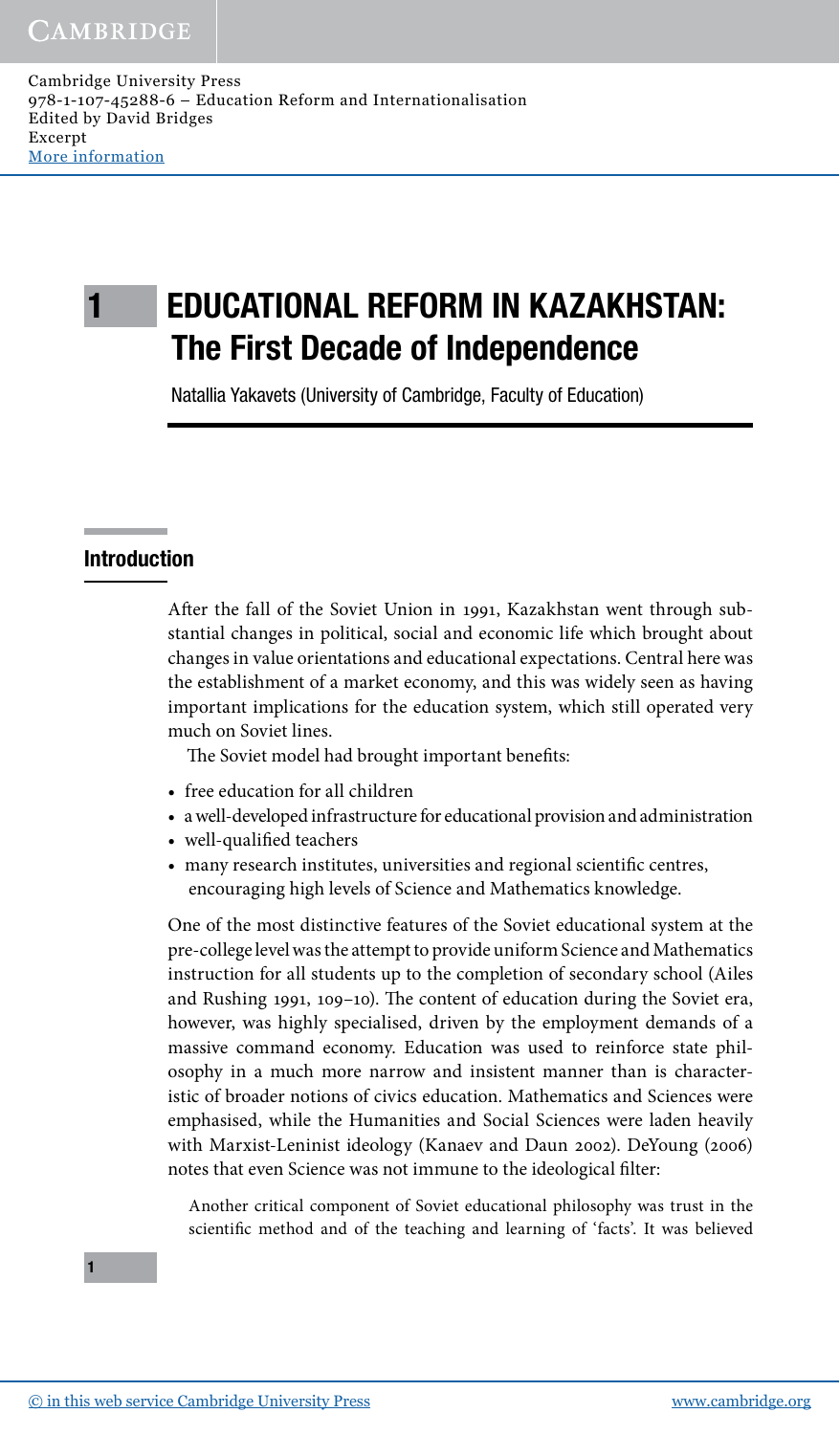that nature and society could be scientifically understood via the collection and presentation of data, and that the 'correct' interpretation was available via the teacher, who presented the facts armed with the theory of Marxism-Leninism (DeYoung 2006, 500).

material (Ailes and Rushing 1991, 120). A[fter independence,](http://www.cambridge.org) in Kazakhstan Among other important features of the Soviet system was the role of the Russian language as a common bond uniting the multi-ethnic population of the USSR, Kazakhstan included. As Kreindler (1991, 219–31) describes, the Communist party supported Russian not only as a common *lingua franca*, but also as a key component of a common cultural foundation. Russian was assigned a central role in fostering rapprochement (*sblizhenie*) of the many nationalities inhabiting the USSR. According to official Soviet ideology, linguistic and other differences among nationalities in the USSR would progressively weaken and eventually lead to their merger (*sliianie*). In this regard, native languages and literature were seen as less important than Russian language and literature during the Soviet period. Despite the existence of a long liberal local tradition in pedagogical philosophy (e.g. Ushinsky 1949; Vygotsky 1978), there was uniform application of pedagogical practices. The creation of school lessons, textbooks and teaching manuals was highly centralised (DeYoung 2006, 500). As already noted, the educational emphasis was often on 'factology': the learning of facts and figures, rather than on creative thinking and problem solving (UNICEF 1999, 8). From the elementary level through to higher education, the Soviet educational process was heavily based upon prescriptive and rote learning. Questions directed to students generally sought to elicit 'correct answers' – in other words those found in the textbooks – not the students' interpretation or judgment with respect to the presented and elsewhere, this approach did not equip students with the practical skills required by the new market economy.

# Challenges in researching educational reforms in post-Soviet and post-Socialist contexts

Educational reforms in the post-Soviet and post-Socialist contexts are somewhat difficult to research due to:

- challenges around conceptualising educational change within a context of societal transformation
- incomplete information and its unreliability
- variations in 'outsider' and 'insider' interpretations of events.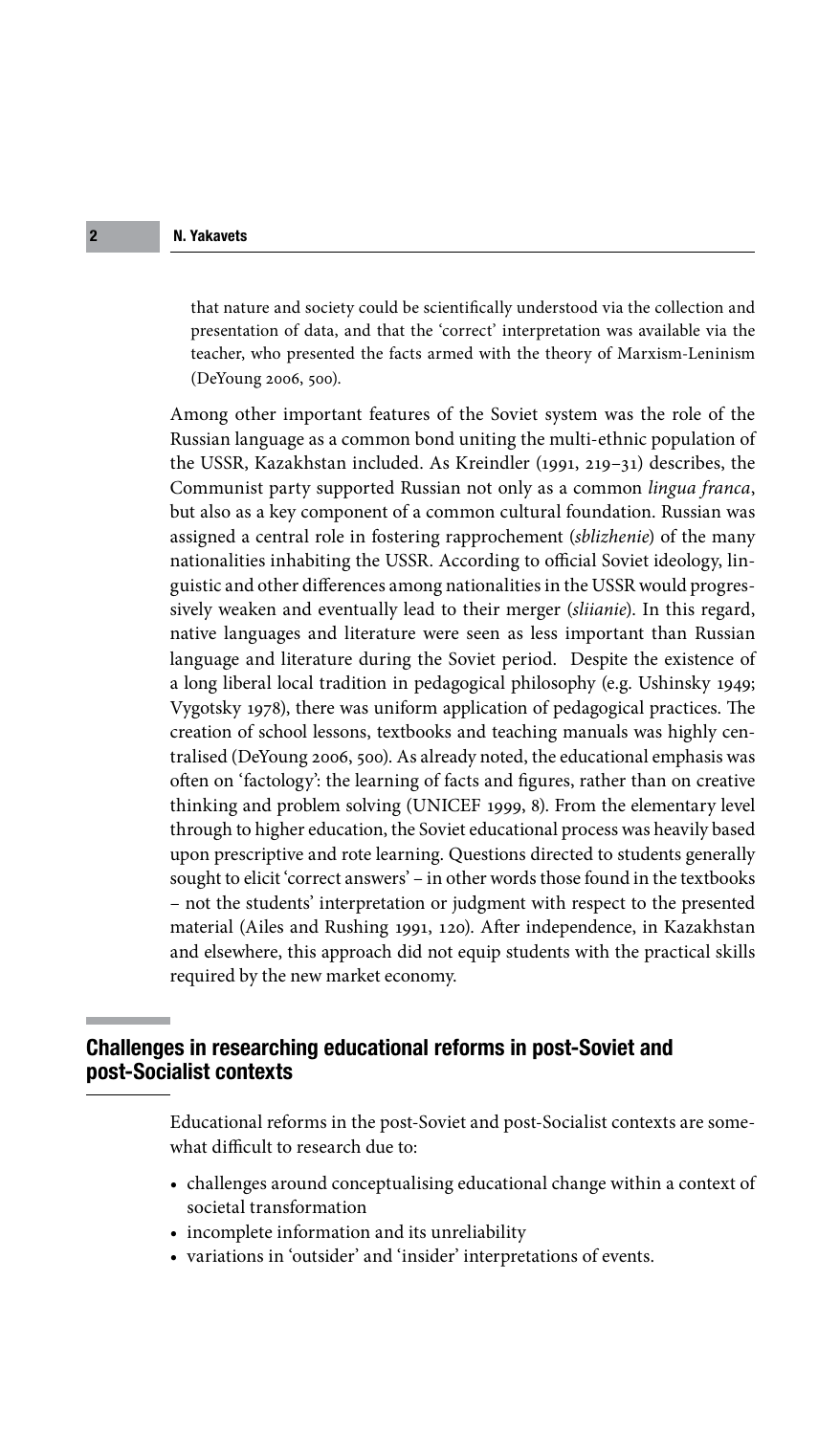It is possible to distinguish between two broad categories of studies. The first applies particular models of educational change and concentrates primarily on understanding planned change at different organisational levels, such as those of the region, the district and the school (see Fullan 2001; Fullan 2003; Polyzoi and Dneprov 2003; Polyzoi and Nazarenko 2004; Elliott and Tudge 2007; Webster et al. 2011; Loogma et al. 2012). The second group of studies focuses on educational transfer, in particular the complementary practices of 'policy borrowing' and 'policy lending' (Steiner-Khamsi et al. 2006). Steiner-Khamsi (2004) interprets policy borrowing as a strategy that is used to resolve protracted domestic policy conflict, and suggests that it results from a re-orientation in transnational educational space (Silova 2005). Furthermore, borrowing, whether at the level of discourse or actuality, has a certification effect on domestic policy talk (Steiner-Khamsi 2004). Phillips and Ochs (2003, 451–2) postulate 'borrowing' as a sequence of four director stages:

- cross-national attraction (impulses and externalising potential)
- decision
- implementation
- internationalisation/indigenisation.

They assert that policy borrowing refers to 'the conscious adoption in one context of policy observed in another' (Phillips and Ochs 2004, 774).

Steiner-Khamsi et al. (2006, 218) distinguish between three common phenomena:

- Very often the language of the reform is borrowed, but not the actual reform (Steiner-Khamsi 2005)
- Borrowing occurs even when there is [no apparent need;](http://www.cambridge.org) that is, when similar reforms already exist in the local context (Steiner-Khamsi and Quist 2000)
	- If the actual reform is borrowed, it is always selectively borrowed and sometimes locally re-conceptualised to the extent that there is little similarity left between the copy and the original.

The second group also involves studies which examine the role of 'development assistance' in shaping, or at least striving to influence, educational reform in the former Soviet countries (Gilbert 1998; Steiner-Khamsi et al. 2006; Asanova 2006; 2007; Silova and Steiner-Khamsi 2008; Takala and Piattoeva 2012). Silova (2005, 53), in her research on Central Asian states, claims that 'travelling policies have been "hijacked" by policy makers and used for their own purposes'. These studies are to a varying degree based on personal experience, document analysis and interviews with key actors.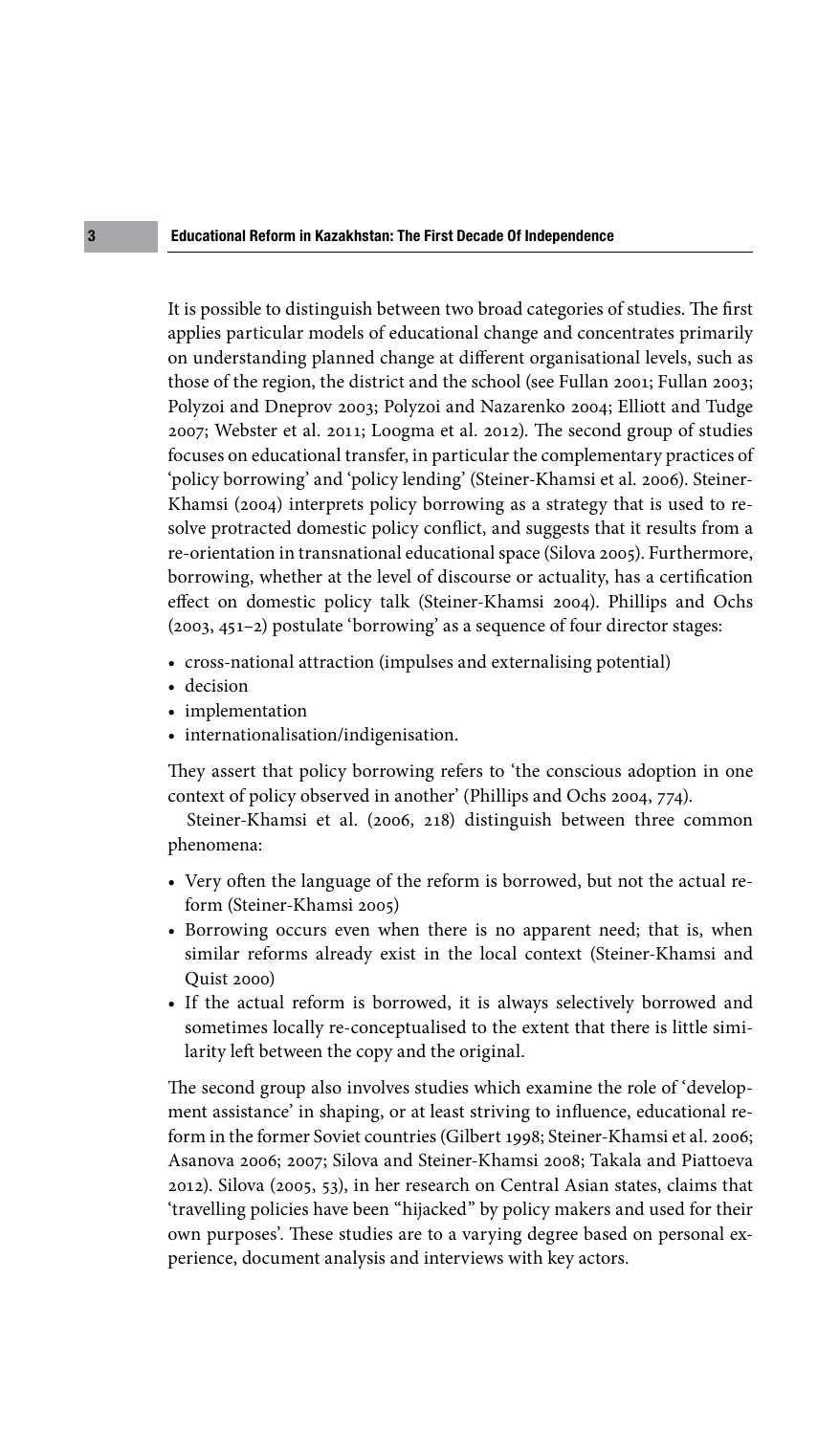International observers who visited Central Asian countries in the immediate aftermath of independence from the Soviet Union argued that there were three general types of educational 'crises' in newly independent countries during the 1990s: expenditure decline, decentralisation and destabilisation, and 'structural anomalies' (Heyneman 1998). The next part of the chapter will explore these crises in turn.

### Expenditure decline

Silova 2005; DeYoung 2006; Shagdar 2006). One respondent in our research In the Soviet Union, the central authorities played a vital role in the educational development of Kazakhstan, by supplying economic resources to these areas and by providing models and infrastructure for educational development (e.g. Silova 2005; DeYoung 2006; Asanova 2006; 2007a; Takala and Piattoeva 2012). Kazakhstan inherited a comprehensive educational system from the Soviet period which included: kindergartens, a network of comprehensive schools, boarding schools, vocational schools, special education schools and schools for gifted and talented children. Following Kazakhstan's independence, this educational network started to deteriorate as public expenditure on education rapidly declined. The first decade of independence in Kazakhstan witnessed a substantial decrease in economic performance, employment prospects, health services and gender equity, and there was also a general decline in public spending on education at a time when there was a need for the adaptation of education systems to the new economic and social structures (e.g. Asian Development Bank (ADB) 1995; Heyneman 1998; study in 2012 noted:

> There were difficult times because the system was ruined and a new system was going to be built . . . (Participant C, Nazarbayev Intellectual Schools; NIS)

Economic and fiscal crises during the process of transition led to severe cutbacks in education during the 1990s and it was difficult to provide basic education for all children, let alone undertake a fundamental reform of the system (ADB 1995; Silova 2005, 2009). As one respondent in our research interviews noted:

. . . And in this situation, under great financial difficulties, when there was no money, we had to maintain our schools and support their heating. So, we encountered a problem of school closing . . . (Participant B, NIS)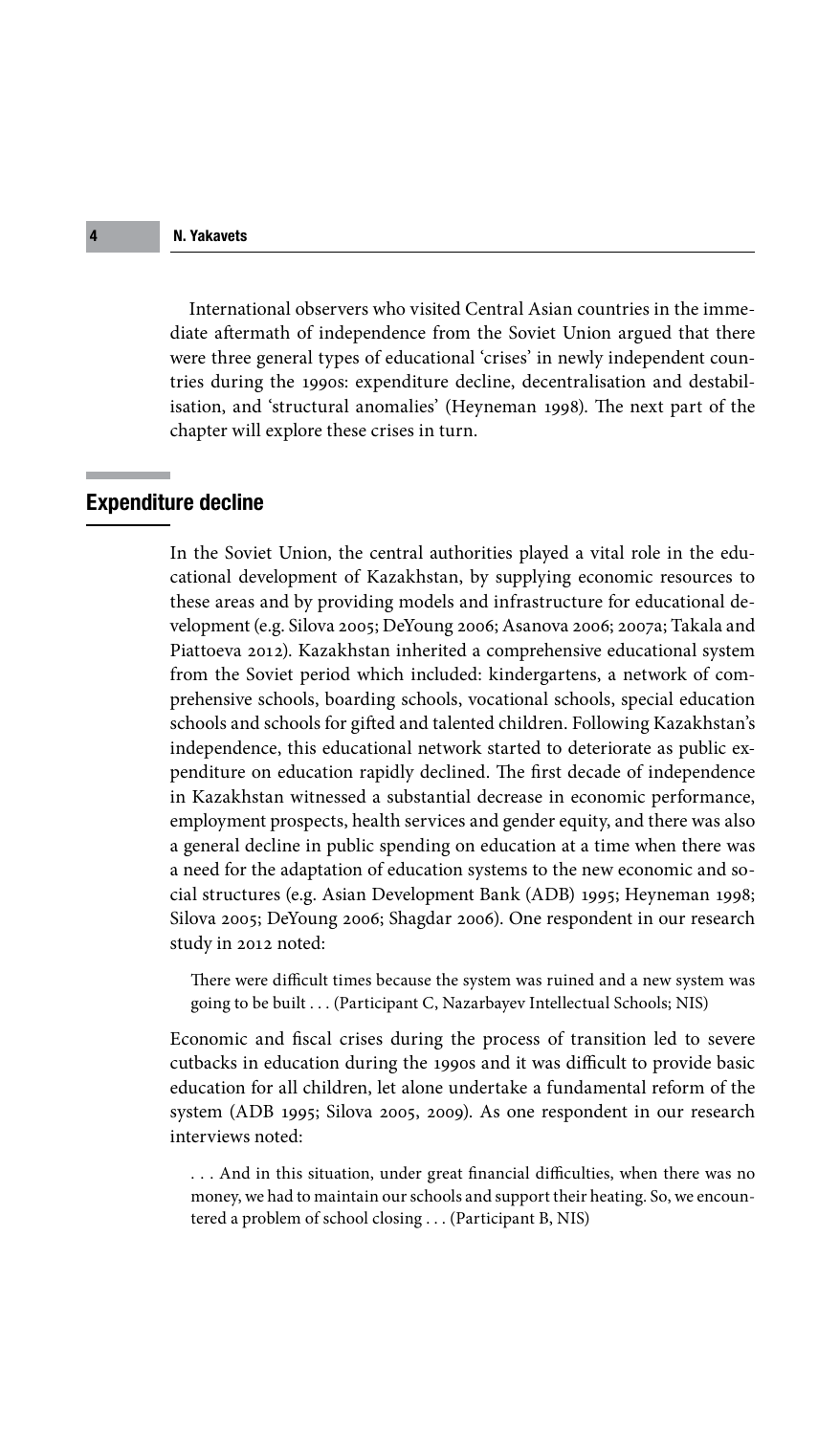Another respondent said:

We had a problem with children in places where there were no schools. We organised transportation for children. We did not have any money, but we had to find them. (Participant J, NIS)

In Kazakhstan public expenditure on education as a proportion of gross domestic product (GDP) declined by more than half – from 6.8% in 1990 to 2.9% of a much smaller GDP in 1994 (ADB 2002), not exceeding 3.6% after 2000 (NHDR 2004). Predictably, a lack of investment in general secondary education was reflected in rundown facilities, shortage of school buildings and furniture, outmoded equipment, lack of educational materials for teachers and textbooks for students (Shagdar 2006; Silova 2009) and lower school participation rates. Teachers' salaries were very low; their payment was often delayed, and as a consequence many qualified teachers resigned. By 1993 one seventh of the teaching staff who were in the system in 1990 had left education, many of them to seek more lucrative employment elsewhere(ADB 1995; DeYoung and Nadirbekyzy 1997; DeYoung 2006). Government support for public schools fell from 8% of the nation's budget in 1990 to 3.6% in 1995 (Jurinov 1996). The monthly salary of a teacher with a normal teaching load in 1995 was 2700 tenge, or about US \$41. Yet, teachers were rarely paid on time, and salaries were delivered two or three months late (DeYoung and Nadirbekyzy 1997, 76).

of a funding mechanism using a standard rate per student method and edu-After the peak of the crisis (1991–4), the education system had to search for ways to overcome financial difficulties and diversify its sources of funding. New principles of financing were introduced by the government to improve the education system along market-economy lines, such as the introduction cation grants and preferential credits for higher education students.

> According to the ADB report, in Kazakhstan 'there was virtually no new construction and little maintenance of educational facilities and equipment' (ADB 1995, 4). In the 1990s, more than half of the country's schools were operating on two or even three shifts per day (ADB 1995). Resources were scarce for the import of textbooks, while a viable domestic textbook production capacity was slow to develop (80% of all textbooks and instructional materials were produced in Moscow before 1991).

> The relatively high quality of education achieved prior to independence was being rapidly eroded. A respondent from our 2012 research study commented: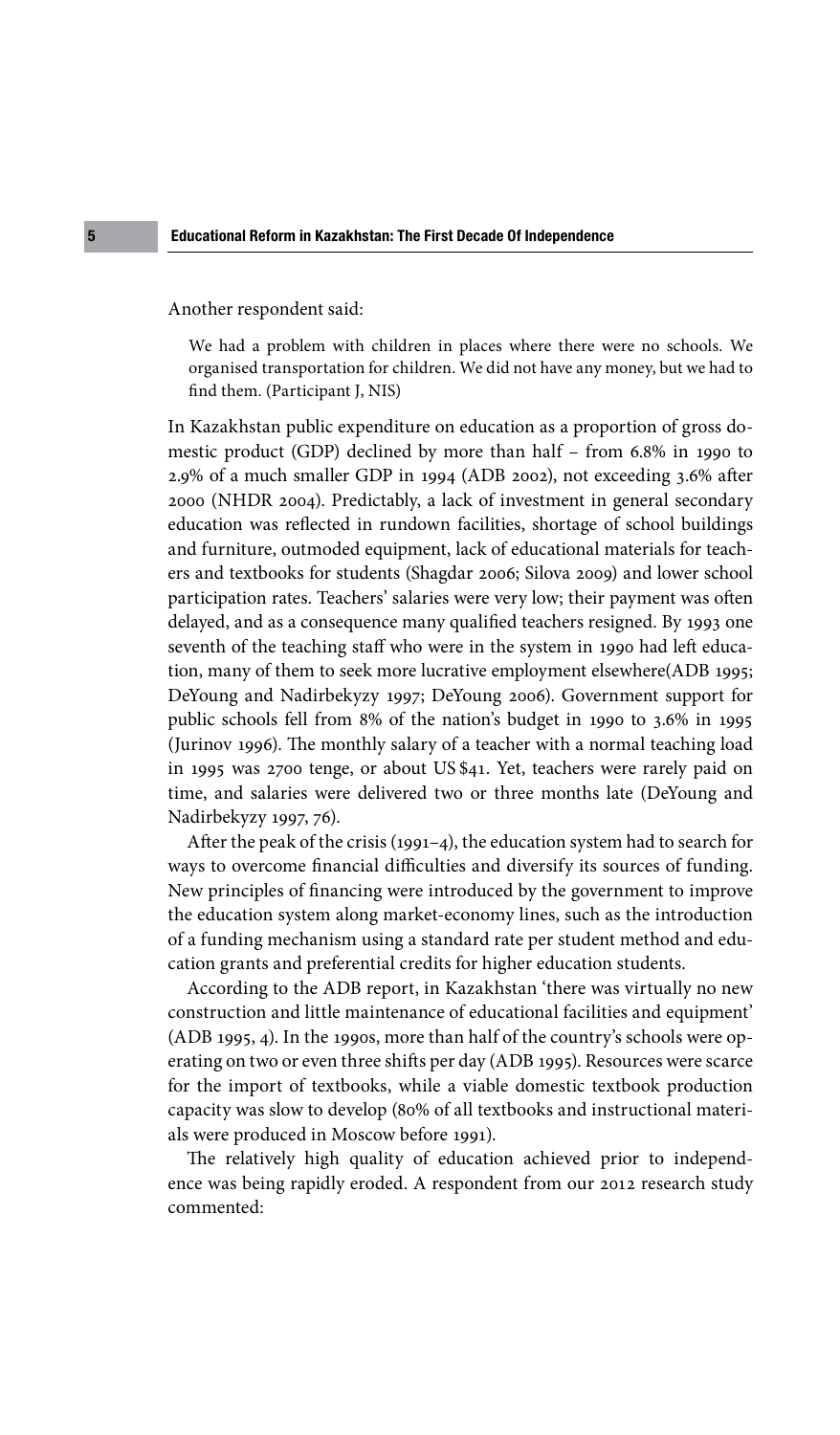The educational system, of course, did not perish, did not die . . . but it took some very unmanageable changes. (Participant B, NIS)

There was a decrease in the educational achievement of students and growing regional differences within the country. Students in rural and remote areas scored significantly lower than their counterparts in urban schools, school enrolment rates were decreasing, and student drop-out rates were rising (see UNDP Report 1996; Chapman et al. 2005; Silova 2005; Silova et al. 2007). The challenge for the new Kazakhstani government, with no prior experience of independence, was to avoid further disintegration of the education system and to recapture previous levels of educational access and quality, while at the same time adapting to new economic and political forms of organisation. As it was acknowledged:

That is, it is as if there has been no conscious reform strategy in the first five to seven years. In this chaos was this slogan: 'The educational system ought to fit in the market economy' . . . The private educational establishments and new types of educational establishments, like gymnasiums, lyceums started appearing. (International Adviser, C)

During the same period state employment declined. In Kazakhstan, while nearly 2.2 million jobs disappeared in state enterprises and organisations, over 1 million jobs were created in the private sector, although many of them were part-time (ADB 1995).

and accountancy services. These tendencies demanded a general education Indeed, a 'transformational shock' after the collapse of the USSR was observed in many post-Soviet countries. At the same time there was a growing demand for skills in languages, computers, business, economy, banking system with a flexible curriculum and the capacity to provide pupils with skills required by the market economy.

# Decentralisation and destabilisation

According to international observers, decentralisation and destabilisation emerged in most post-Soviet republics due to the disagreement among education and other government policy makers, some of whom called for radical change in administrative and governance practices (ADB 1995; Heyneman 1998).

The Law on Education (1992) established the Ministry of Education (MoE) as the central state body that defines and executes state policy in the field of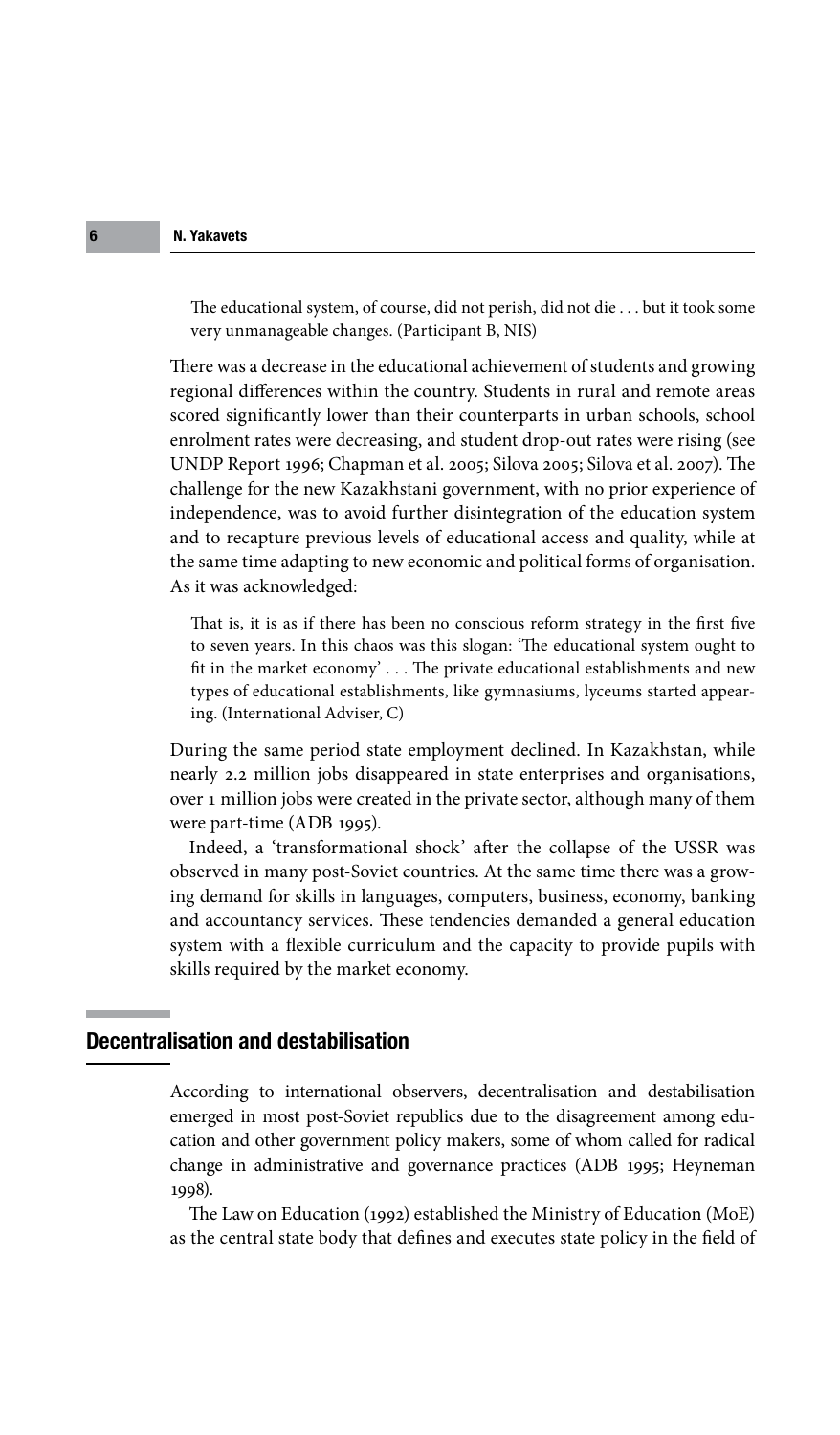education. (It later became known as the Ministry of Education and Science – MoES.) The ministry provides strategic planning and funding, including the preparation of draft education budgets and the setting of national guidelines and standards, curricula and syllabi; preparing state orders concerning the training of specialists; providing assistance in the organisation of the educational process in the Kazakh language and establishing international agreement on educational issues. In accordance with legislation, MoES supervises educational institutions funded from the regional budgets.

However, when calls for new practices were made, there were few funds to support different organisational strategies and little power at ministry level to prevail upon the remaining school bureaucracies at the regional levels (DeYoung 2006, 502). In Kazakhstan the ministerial portfolio changed hands several times between 1992 and the late 1990s. The frequent changes in the leadership of MoES resulted in staff attrition and reorganisations, affecting its capacity to co-ordinate and monitor a range of initiatives. 'One minister is a former university rector, the other – a secondary school teacher, and they change focus to their favourite subsectors', said a local expert (ICG 2011, 33). The ministry's division on secondary education alone saw dramatic cuts in staff from 220 in the early 1990s to 26 several years later (Asanova 2007a, 76).

The decentralisation of the school management system, begun in 1995, was viewed as an opportunity for delegating management functions from the central ministry to the local level. However, the decentralisation process suffered from an incomplete legal framework and was not supported by the necessary human resources. A serious constraint was the stock of qualified education administration at the local and school levels (ADB 2004, 33).

# Structural anomalies

[© in this web service Cambridge University Press](http://www.cambridge.org) [www.cambridge.org](http://www.cambridge.org)

Another legacy of the Soviet system affecting the educational system in Kazakhstan, according to some commentators, was the presence of economic and structural anomalies (Heyneman 1998; DeYoung 2006). Soviet schools had been unconcerned with market forces or with efficiency or accountability. In addition, local education departments and individual schools did not have budget allocations or decision making power to rethink and reorient emerging curricular goals or staffing needs (DeYoung 2006). In Kazakhstan, partial devolution of financial responsibilities to province and district educational authorities resulted in huge cuts of funding from the educational sector. Regional education budgets reveal stark disparities. As a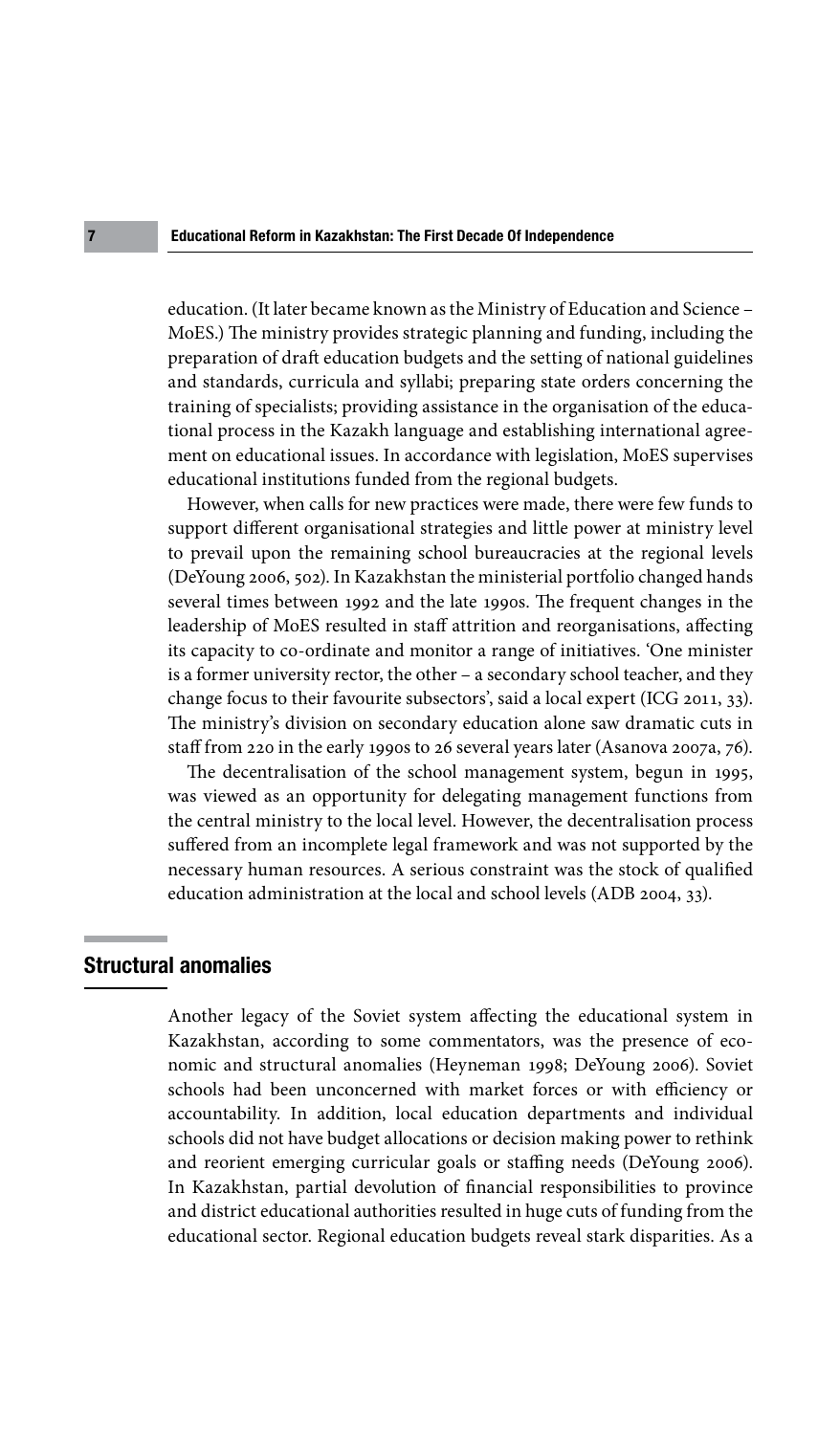result, the challenge for school directors (i.e. headteachers) in Kazakhstan, many of whom started their careers in the Soviet era, was to learn how to raise and allocate funds for instructional purposes in their schools.

In the face of transitional difficulties, resource constraints and structural rigidity, the government initiated reforms in the mid-1990s with an effort to adjust the education system towards the needs of a market economy.

Around 1997–1998 . . . various documents began to appear . . . the law on education was revised/modified. In our Law on Education from 1998, in which they have tried to assign . . . to give a role to the private sector for the first time . . . to reiterate that there will be general, all-inclusive secondary education . . . (Participant A, NIS)

Based on the analysis of the literature and data gathered so far, it is possible to summarise the following initiatives that were undertaken in the 1990s:

- legislative reform
- the creation of new structural institutions with the aim of providing scientific, consultative and organisational support (e.g. the Kazakh Academy of Education named after Altynsarin and the Republican Scientific Practical Centre, Daryn, for gifted children, amongst others)
- the revision of the general education curriculum with the aim of making it more flexible and responsive to learner needs in the context of economic transition (e.g. the learner-based curriculum)
- incorporation of a native language and culture in education New Language and National History textbooks
- raions authority had changed) • decentralisation of public spending on education (the role of *oblasts* and
	- attempts to rationalise the education system to increase its external and internal efficiencies
	- the creation of competition in the sector through the promotion of private education
	- co-operation with international organisations and its impact.

In the overview of education policy-making in Kazakhstan in the 1990s, some major initiatives are distinguished and will be discussed in more detail.

## Education policy framework in the 1990s

Since independence, public policy in the education sector has encountered two basic, interconnected problems. On the one hand, there was a desire to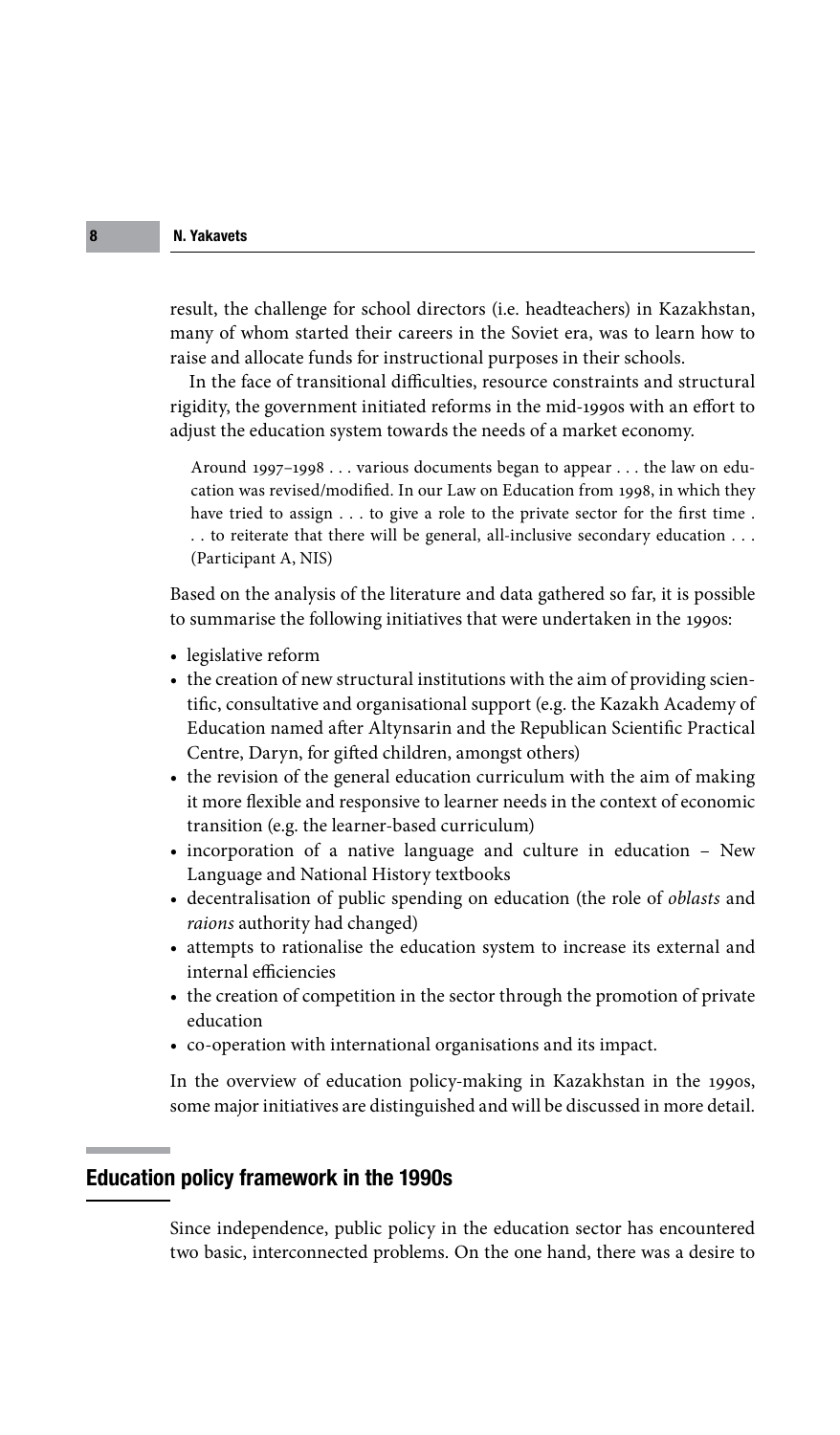preserve and maintain positive aspects of the education system inherited from the Soviet Union. On the other hand, there was the need to develop the new approaches that must come with the economic and social reforms of a newly independent country. A respondent from the research study (2012) described that time: 'the process of survival was parallel with the process of the formation of state' (Participant F).

The chronology of education reforms in Kazakhstan in the 1990s is presented in Table 1 (only the key strategic policy documents are listed):

| <b>Years</b> | Legislation and legal framework                                                                                                                                                                                                                                                                                                                                                                                                                                                                                                                                                        | <b>Focus</b>                                                                                                                                                                                                                                                                                                                                                                                |
|--------------|----------------------------------------------------------------------------------------------------------------------------------------------------------------------------------------------------------------------------------------------------------------------------------------------------------------------------------------------------------------------------------------------------------------------------------------------------------------------------------------------------------------------------------------------------------------------------------------|---------------------------------------------------------------------------------------------------------------------------------------------------------------------------------------------------------------------------------------------------------------------------------------------------------------------------------------------------------------------------------------------|
| 1991-1993    | Law on Education (1992)<br>Law on Higher Education (1993)                                                                                                                                                                                                                                                                                                                                                                                                                                                                                                                              | Formulation of legislation for the<br>education system of an independent<br>Kazakhstan                                                                                                                                                                                                                                                                                                      |
| 1994-1996    | Constitution of the Republic of Kazakhstan (1995)<br>Concept of Secondary Schools of the Republic of<br>Kazakhstan (1996)<br>A programme of preparation of textbooks and<br>teaching materials for comprehensive schools (1996)                                                                                                                                                                                                                                                                                                                                                        | Conceptual revision of the content of<br>education.<br>Commencement of implementation of<br>long-term national programmes in two<br>strategic areas: new textbooks and the<br>introduction of computers into schools.                                                                                                                                                                       |
| 1997-2000    | Kazakhstan 2030: Prosperity, Security and<br>Improvement of the Well-being of all Kazakh<br>Citizens (1997)<br>The State Programme of informatisation of the<br>secondary education<br>The Law on Languages (1997)<br>Resolution of the Government 'On measures of<br>further reform of the secondary education system in<br>the Republic of Kazakhstan' (1998)<br>Law of the Republic of Kazakhstan 'On Education'<br>(1999)<br>National Programme on Education (2000)<br>The Government Resolution on a Guaranteed State<br>Minimum for Educational Organisations' Network<br>(2000) | Development and approval of the strategic<br>documents.<br>Changing from mainly Russian to Kazakh<br>as the primary language of instruction.<br>Restructuring and rewriting the<br>curriculum of the Humanities (especially,<br>a new History narrative).<br>The reopening and modernisation of small<br>schools that were closed as a result of the<br>rationalisation process in 1995-97. |

**Table 1: Chronology of educational reform in Kazakhstan 1991–2000**

These laws ratify the democratic character of the education system and the administrative and financial decentralisation of educational institutions. The 1992 Law on Education determines the common purpose of education as follows: 'the main task of the education system is to create the necessary conditions for bringing up and developing individuals on the basis of national and common human values, and of specific and practical achievements' (p. 1)*.*